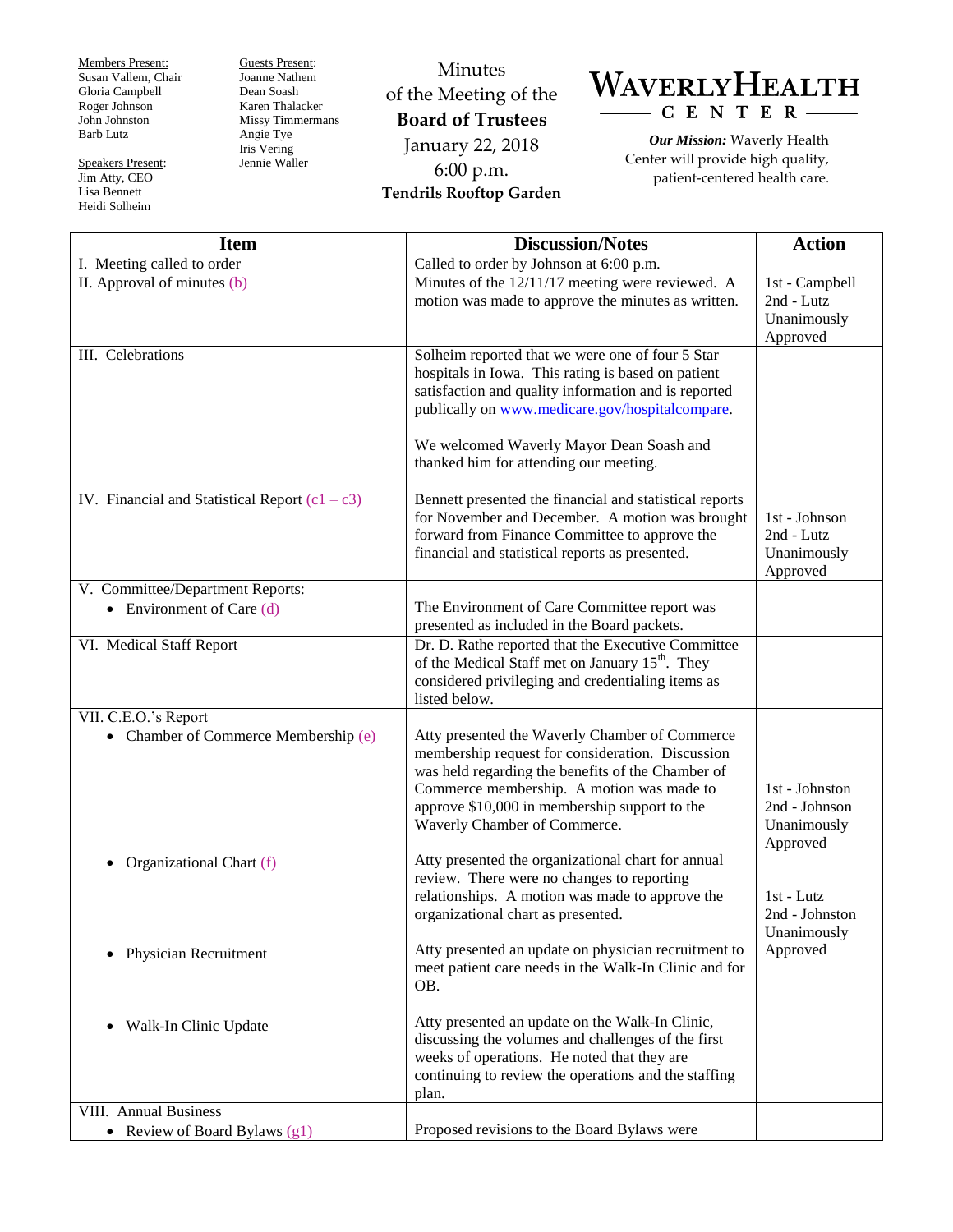|                                                                                                                                                                                                                                                                                         | included in the Board packets for review. A motion<br>was made to approve revised Board Bylaws with as<br>presented.                                                                                                                                                                                                                                                                                       | 1st - Campbell<br>2nd - Lutz<br>Unanimously<br>Approved                            |
|-----------------------------------------------------------------------------------------------------------------------------------------------------------------------------------------------------------------------------------------------------------------------------------------|------------------------------------------------------------------------------------------------------------------------------------------------------------------------------------------------------------------------------------------------------------------------------------------------------------------------------------------------------------------------------------------------------------|------------------------------------------------------------------------------------|
| Review of Board Policy (g2)                                                                                                                                                                                                                                                             | Proposed revisions to the Board Policy were<br>included in the Board packets for review. A motion<br>was made to approve the revised Board Policy as<br>presented.                                                                                                                                                                                                                                         | 1st - Johnson<br>2nd - Lutz<br>Unanimously<br>Approved                             |
| • Review of Medical Staff Bylaws -<br>https://www.waverlyhealthcenter.org/site<br>s/www/Uploads/files/medical%20staff%2<br>$0$ bylaws.pdf (Review only – no changes)                                                                                                                    | Medical Staff Bylaws were included in the Board<br>packets for annual review. No changes were<br>recommended at this time.                                                                                                                                                                                                                                                                                 |                                                                                    |
| Confidentiality Statement (g3)<br>$\bullet$                                                                                                                                                                                                                                             | Atty presented the annual Confidentiality statement.<br>Board members reviewed and signed the statement.                                                                                                                                                                                                                                                                                                   |                                                                                    |
| Duality & Conflict of Interest (g4)                                                                                                                                                                                                                                                     | Atty presented the annual Duality & Conflict of<br>Interest statement. Board members reviewed and<br>signed the statement.                                                                                                                                                                                                                                                                                 |                                                                                    |
| Authority of Health Center Environment of<br>Care $(g5)$                                                                                                                                                                                                                                | Atty presented the statement regarding the authority<br>of health center environment of care. A motion was<br>made to approve the statement as presented.                                                                                                                                                                                                                                                  | 1st - Campbell<br>2nd - Johnston                                                   |
| <b>Election of Officers</b>                                                                                                                                                                                                                                                             | Vallem was nominated for the position of Chair of<br>the Board of Trustees and Johnson was nominated<br>for the position of Secretary of the Board of<br>Trustees. Vallem and Johnson both accepted<br>appointment to the positions as listed. A motion was<br>made to approve the appointment of Vallem to the<br>position of Chair and Johnson to the position of<br>Secretary of the Board of Trustees. | Unanimously<br>Approved<br>1st - Johnston<br>2nd - Lutz<br>Unanimously<br>Approved |
| • Committee Assignments $(g6)$                                                                                                                                                                                                                                                          | Committee assignments were reviewed. No changes<br>were needed.                                                                                                                                                                                                                                                                                                                                            |                                                                                    |
| • Resolution Naming Depositories (g7)                                                                                                                                                                                                                                                   | Bennett presented the resolution naming depositories<br>for Waverly Health Center. Lincoln Savings bank<br>has been removed from the resolution, but there were<br>no changes to the amounts listed. A motion was<br>made to approve the resolution as presented.                                                                                                                                          | 1st - Johnson<br>2nd - Lutz<br>Unanimously<br>Approved                             |
| IX. Information Systems Update (Jerry Tiedt)                                                                                                                                                                                                                                            | Atty reported that the eCW 11i project is on track for<br>go live in September.                                                                                                                                                                                                                                                                                                                            |                                                                                    |
| X. Old Business                                                                                                                                                                                                                                                                         |                                                                                                                                                                                                                                                                                                                                                                                                            |                                                                                    |
| XI. New Business<br>• Privilege Requests:<br>Mark Odden, CRNA - Courtesy<br>(Locums), Anesthesia, Health<br>Enterprises<br>Scott Chastek, CRNA - Courtesy<br>٠<br>(Locums), Anesthesia, Health<br>Enterprises<br>Jennifer Chastek, CRNA - Courtesy<br>٠<br>(Locums), Anesthesia, Health | Privileging items were presented as individually<br>listed at left. All files have been reviewed by the<br>Executive Committee of the Medical Staff. The<br>Executive Committee recommends approval. A<br>motion was made to approve all privileging items as<br>individually considered and recommended by the<br>Executive Committee of the Medical Staff.                                               | 1st - Johnson<br>2nd - Lutz<br>Unanimously<br>Approved                             |
| Enterprises<br>Dave Huether, CRNA - Courtesy<br>(Locums), Anesthesia, Health                                                                                                                                                                                                            |                                                                                                                                                                                                                                                                                                                                                                                                            |                                                                                    |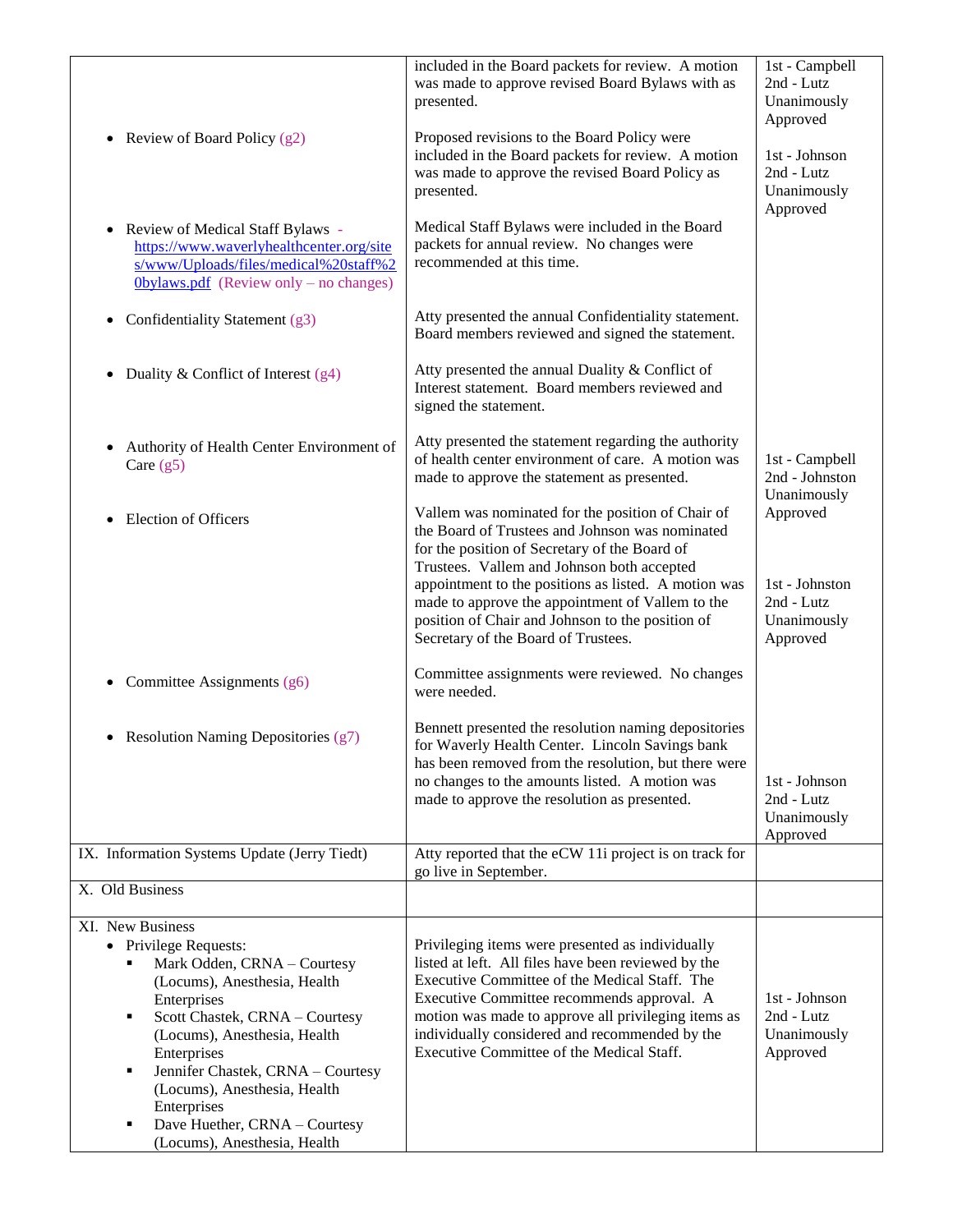| Enterprises                             |  |
|-----------------------------------------|--|
| Shawn Blake, CRNA - Courtesy            |  |
| (Locums), Anesthesia, Health            |  |
| Enterprises                             |  |
| Randy Cornelius, CRNA - Courtesy<br>٠   |  |
| (Locums), Anesthesia, Health            |  |
| Enterprises                             |  |
| Sarah Tweedy, CRNA - Courtesy<br>٠      |  |
| (Locums), Anesthesia, Health            |  |
| Enterprises                             |  |
|                                         |  |
| Michael Hieri, MD - Radiology, RCI<br>٠ |  |
| Scott Harring, MD - Radiology, RCI<br>٠ |  |
| Michaelangelo Fuortes, MD -<br>٠        |  |
| Radiology, RCI                          |  |
| Phillip Lee, MD - Consulting,<br>٠      |  |
| Otolaryngology/Sleep Medicine,          |  |
| Mason City Clinic                       |  |
|                                         |  |
| Provisional Appointments to Medical     |  |
| Staff:                                  |  |
| Shannon Lau, MD - Courtesy<br>٠         |  |
| (Locums), OB/Gyn, WHC                   |  |
|                                         |  |
| Reappointments Medical Staff:           |  |
| Jodi Bangasser, ARNP - Active,          |  |
| Family Practice, WHC                    |  |
| Amy Bodensteiner, PA-C - Active,<br>٠   |  |
| Family Practice, WHC                    |  |
| Amber Crawford, DO - Active,<br>٠       |  |
| General Surgery, WHC                    |  |
| Stacia Danielson, ARNP - Active,<br>٠   |  |
| Psychiatry and Mental Health, WHC       |  |
|                                         |  |
| Mary Deutmeyer, ARNP - Active,<br>٠     |  |
| Family Practice, WHC                    |  |
| Monica Firme, CRNA - Courtesy<br>٠      |  |
| (Locums), Anesthesia, Recruiting        |  |
| Resources                               |  |
| Amber Hines, CRNA - Active,             |  |
| Anesthesia, WHC                         |  |
| Toni Luck, ARNP - Active,               |  |
| Emergency Medicine/Family Practice,     |  |
| <b>WHC</b>                              |  |
| Linda Martin, MD - Active,<br>٠         |  |
| Orthopedic Surgery, WHC                 |  |
| Michele Martins, MD - Active,<br>٠      |  |
| OB/Gyn, WHC                             |  |
| Megan McMillin, PA-C - Active,<br>٠     |  |
| Family Practice, WHC                    |  |
| Richard Valente, MD - Consulting,<br>٠  |  |
| Cardiology, Covenant                    |  |
| Craig Vana, CRNA - Courtesy<br>٠        |  |
| (Locums), Anesthesia, Recruiting        |  |
| Resources                               |  |
| Stacy Wagner, DO - Active,              |  |
| Pediatrics/Spa, WHC                     |  |
| Jessica Webb, DO - Active, Family<br>٠  |  |
| Practice/Hospital Medicine/             |  |
| Emergency Medicine, WHC                 |  |
| Wei Yang, MD - Consulting,              |  |
| Pathology, UnityPoint                   |  |
|                                         |  |
|                                         |  |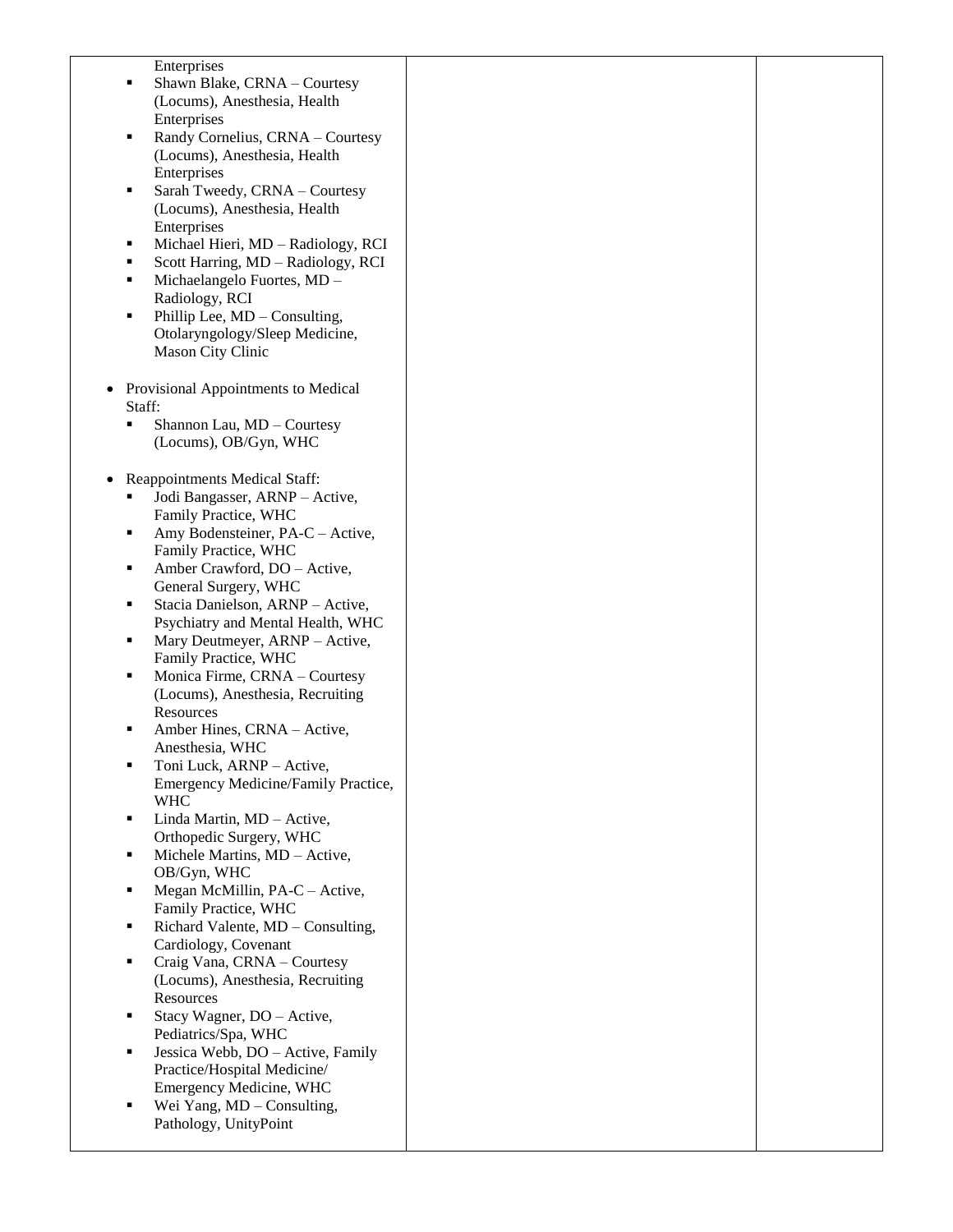| <b>Updated Privileges:</b><br>$\bullet$<br>Renu Bansal, MD - Active, Internal<br>Medicine, WHC<br>David Rathe, DO - Active, Internal<br>٠<br>Medicine, UnityPoint<br>Troy Ivey, DO - Active, General<br>٠<br>Surgery, WHC<br>Abdul Panhwar, MD - Active,<br>٠<br>Emergency Medicine/Family Practice,<br><b>WHC</b><br>John Zehr, MD - Active, Emergency<br>٠<br>Medicine/Family Practice, WHC                                                                                                                                                                                      |                                                                                                                                                                                                                                                                                                                                                                                              |                                                         |
|------------------------------------------------------------------------------------------------------------------------------------------------------------------------------------------------------------------------------------------------------------------------------------------------------------------------------------------------------------------------------------------------------------------------------------------------------------------------------------------------------------------------------------------------------------------------------------|----------------------------------------------------------------------------------------------------------------------------------------------------------------------------------------------------------------------------------------------------------------------------------------------------------------------------------------------------------------------------------------------|---------------------------------------------------------|
| Provisional Status to Regular Status:<br>Monica Rotsaert, DO - Active,<br>Hospital Medicine/Emergency<br>Medicine, WHC<br>John Whitt, DPM - Courtesy,<br>٠<br>Podiatry, Family Foot Healthcare                                                                                                                                                                                                                                                                                                                                                                                     |                                                                                                                                                                                                                                                                                                                                                                                              |                                                         |
| Resignations from Medical Staff:<br>Joe Ahluwalia, MD - Courtesy<br>(Locums), Emergency Medicine, EPA<br>Chris Eagan, DO - Courtesy,<br>٠<br>Orthopedic Surgery, Covenant/Mercy<br>Health<br>Orietta Girard, MD - Courtesy<br>٠<br>(Locums), Emergency Medicine, EPA<br>Tu Anh Luong, MD - Active, Hospital<br>٠<br>Medicine, Wapiti<br>Ryan Luong, MD - Active, Hospital<br>٠<br>Medicine, Wapiti<br>Stef Rinehardt, CRNA - Courtesy<br>٠<br>(Locums), Anesthesia, Recruiting<br>Resources<br>Jason Stanford, DO - Courtesy,<br>٠<br>Orthopedic Surgery, Covenant/Mercy<br>Health |                                                                                                                                                                                                                                                                                                                                                                                              |                                                         |
| <b>Updated Clinical Privilege Forms:</b><br>Anesthesia (h1)<br>General Surgery (h2)<br>Otolaryngology/Head & Neck and<br>Sleep Medicine (h3)<br>Neurology and Sleep Medicine (h4)<br>٠<br>New/Revised Policies: None                                                                                                                                                                                                                                                                                                                                                               | The revised clinical privilege forms, listed at left,<br>were presented for review as included in the Board<br>packets. The revised privilege forms have been<br>reviewed by the Executive Committee of the Medical<br>Staff and are recommended for approval. A motion<br>was made to approve the revised privilege forms as<br>written.<br>Bennett reported that the Finance Committee met | 1st - Campbell<br>2nd - Lutz<br>Unanimously<br>Approved |
| Finance Committee (i1)                                                                                                                                                                                                                                                                                                                                                                                                                                                                                                                                                             | this morning. Minutes from the meeting were<br>included in the Board packet.                                                                                                                                                                                                                                                                                                                 |                                                         |
| <b>Capital Requests</b>                                                                                                                                                                                                                                                                                                                                                                                                                                                                                                                                                            | There were no capital requests.                                                                                                                                                                                                                                                                                                                                                              |                                                         |
| Capital Report (i2)<br>Cash Transfer Report (i3)                                                                                                                                                                                                                                                                                                                                                                                                                                                                                                                                   | Bennett presented the capital report and cash transfer<br>report as included in the Board packets.                                                                                                                                                                                                                                                                                           |                                                         |
| <b>Financial Assistance Requests</b>                                                                                                                                                                                                                                                                                                                                                                                                                                                                                                                                               | There were no applications for financial assistance.                                                                                                                                                                                                                                                                                                                                         |                                                         |
| <b>Planetree Report</b>                                                                                                                                                                                                                                                                                                                                                                                                                                                                                                                                                            | Solheim presented a Planetree report, noting that our<br>application for recertification has been scored and we                                                                                                                                                                                                                                                                              |                                                         |